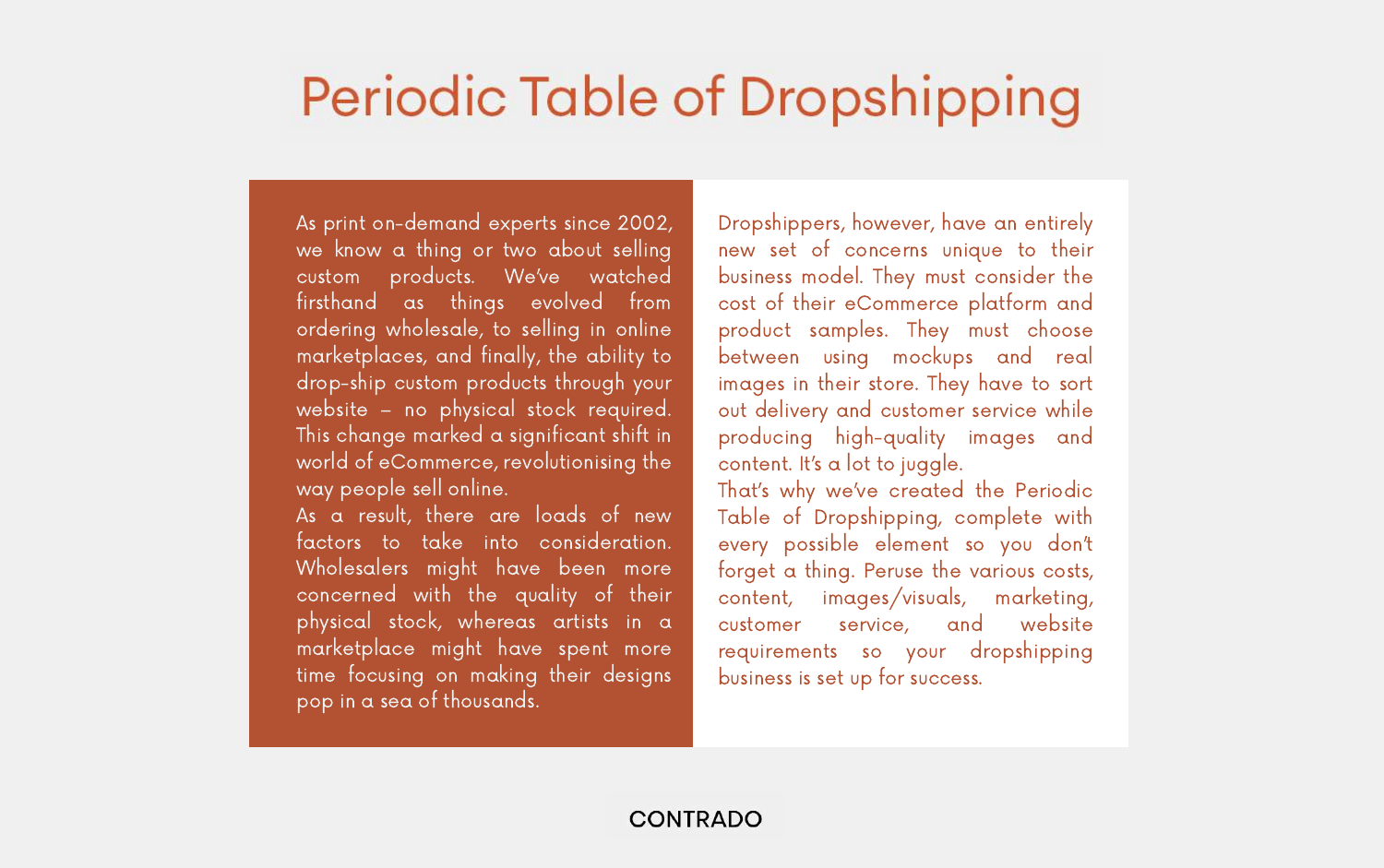

### **CONTRADO Periodic Table of Dropshipping**



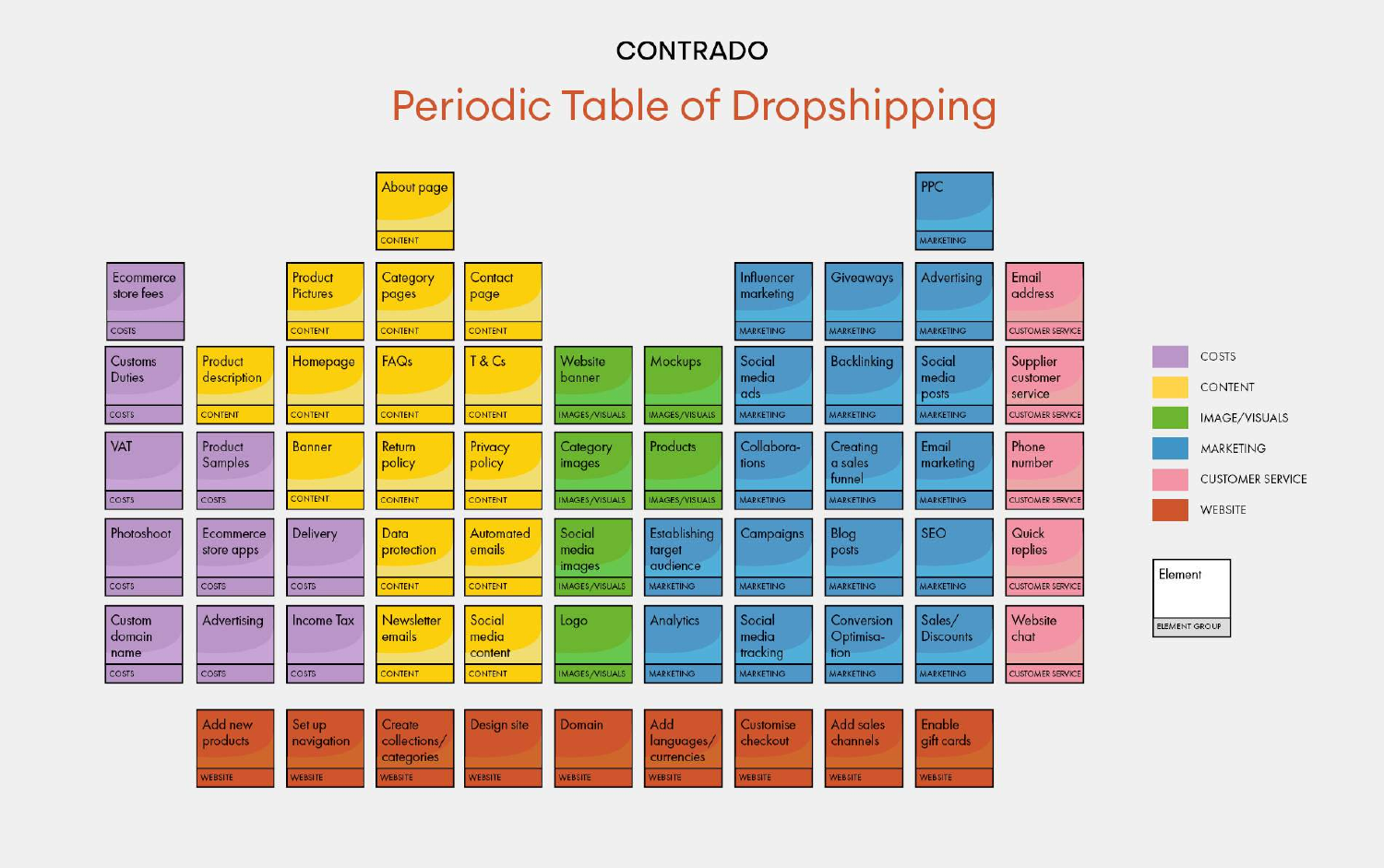There are no accidents when it

# The Element Groups

comes to the layout of our dropshipping periodic table. We have categorised each element into a grouping of similar elements that will aid you as you embark on your dropshipping adventure. If you can confidently say that you have accounted for or completed each element then you are on your way to having a successful business.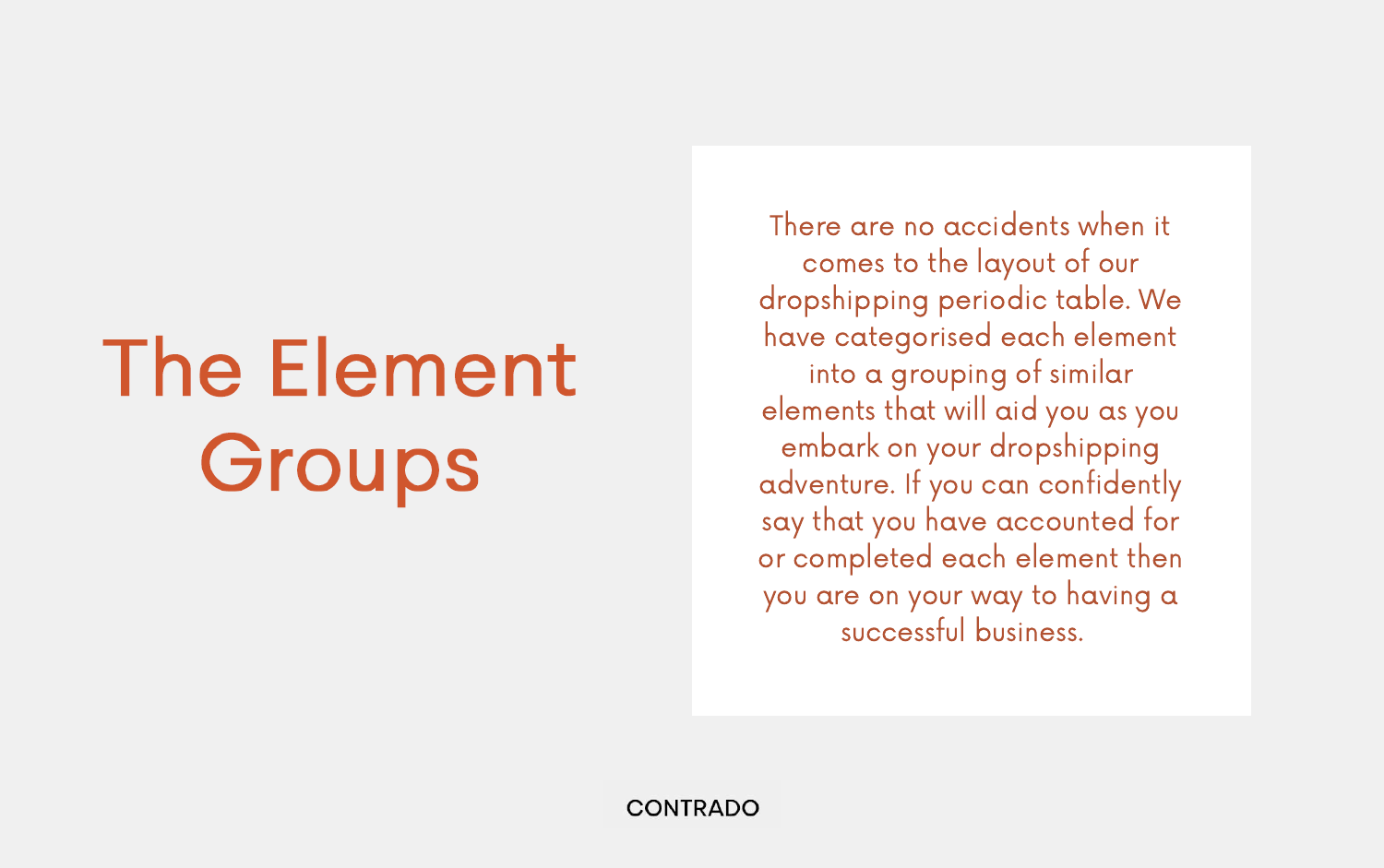

Firstly, we have costs. These are all the elements in which you will need to consider when planning your finances. From standard cost such as VAT, customs duties and income tax, to hidden costs in your advertising. Are you willing to pay for photoshoots, cover your customer's delivery fees, or buy a custom domain?

These are integral to elevating your store but can also rack up costs, so make sure your budget accounts for them. Product samples are recommended as you want to ensure that what you are selling is up to your standards, as it will be associated with your brand name, therefore you must make sure that it will not be tarnished.

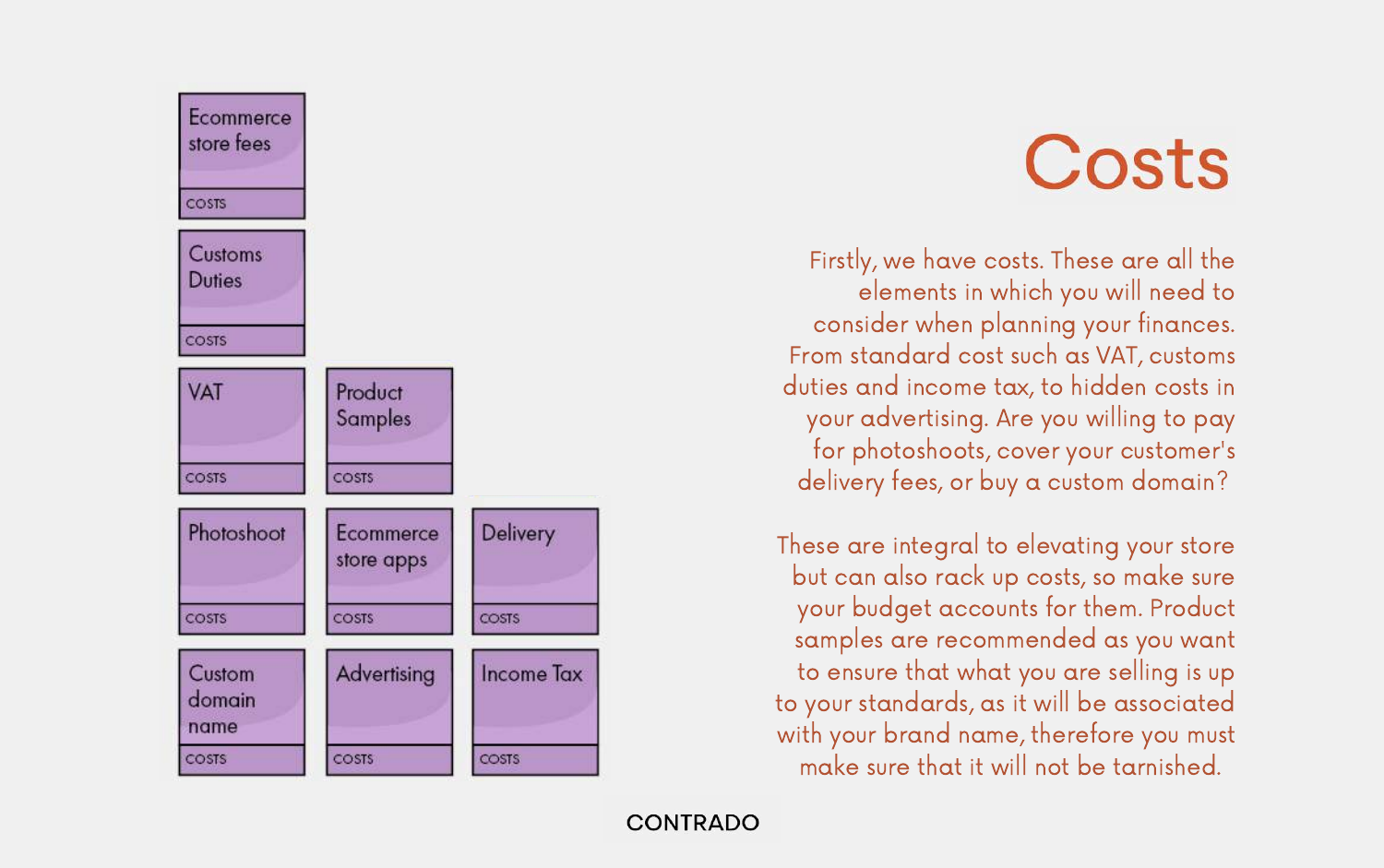### **Content**

Next, we have content. This includes the 'meat' of your website, where all your detailed information will lie. The 'About Page' is a great place to outline your brands ethos as well as highlighting your unique USPs. The perfect place to encourage potential customers to give your brand and products a try. FAQs are a great place to leave a large amount of information that may be commonly enquired to prevent an excess number of emails and messages that can simply be resolved here first.

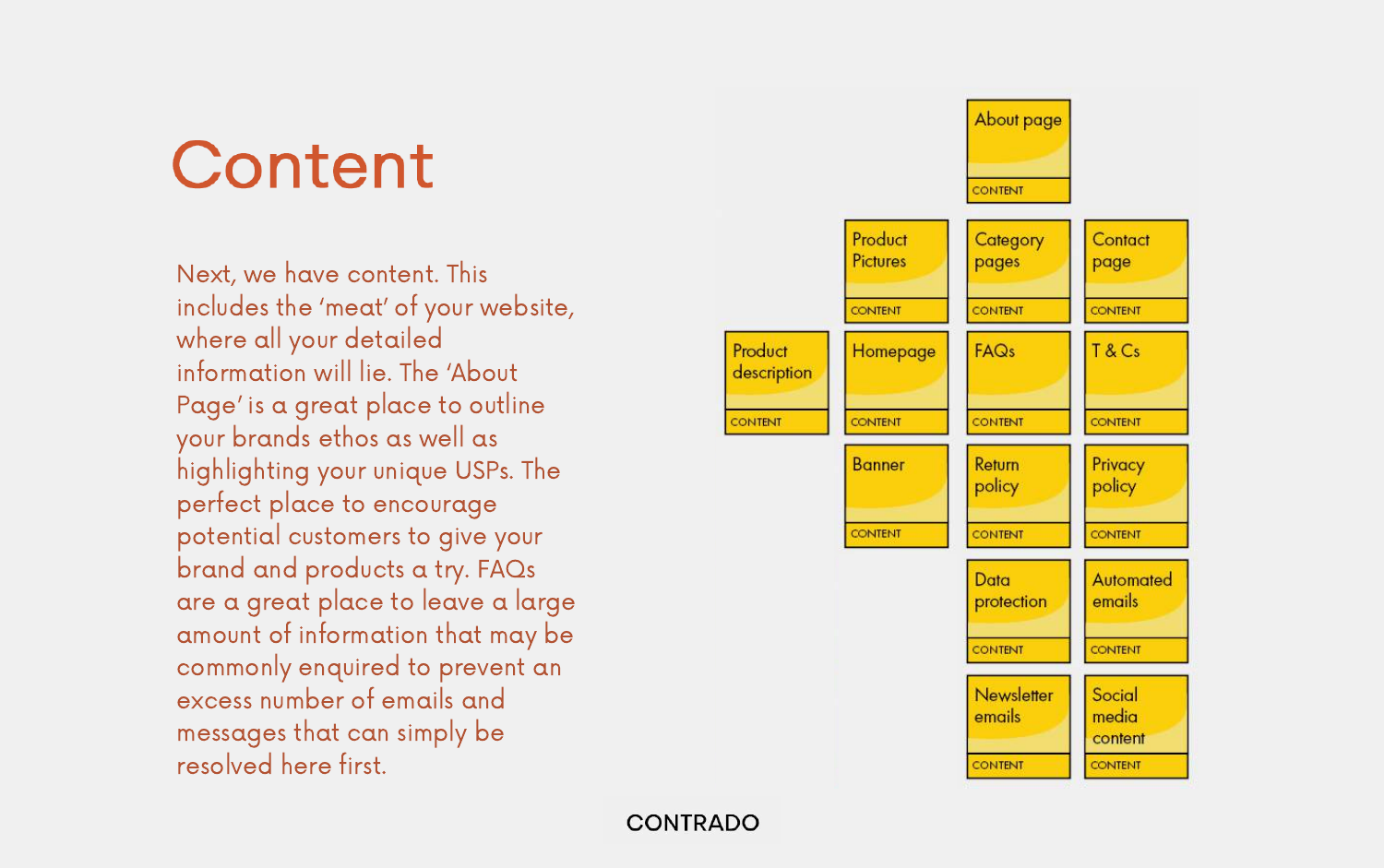

### Images/Visuals

Images and visuals make up a huge part of your website. Information and outstanding copy can only go so far when you do not have the appropriate images to align with your descriptions. Detailed and high-quality product shots will really sell a product to its audience. As well as having a strong social media presence to attract a variety of potential customers. Having a recognisable logo is integral to growing brand recognition and establishing your brand's identity.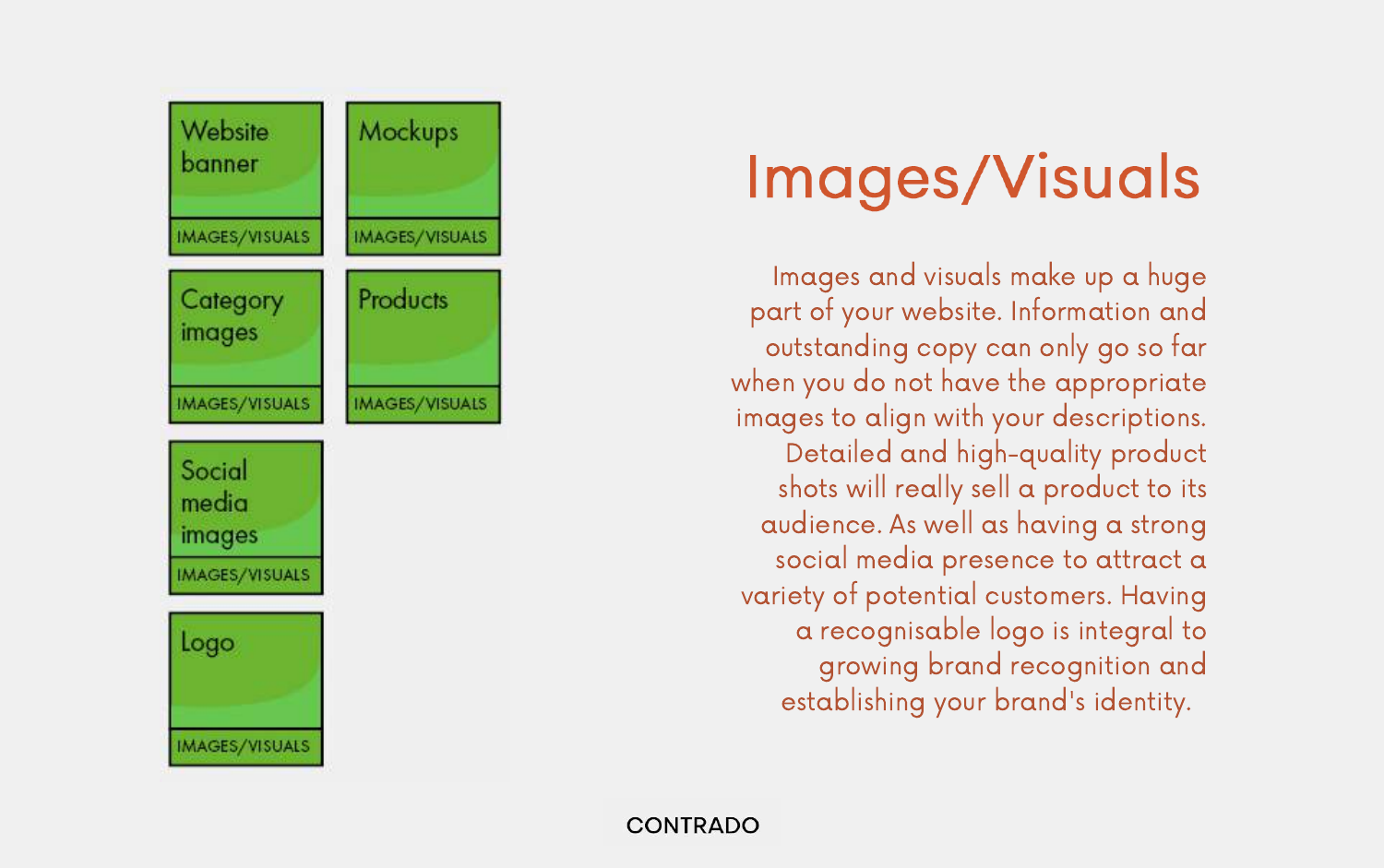## Marketing

Affective marketing is how you are able to reach new customers and drive traffic to your products. Marketing takes on many forms. From advertising, engaging blog posts, to email marketing and effective social media posts and adverts. In the age of the digital marketing strategies have expanded and grown to include social media and influencers. When done effectively a strong social media strategy and presence can be an effective form of marketing.

Blog posts are a great way to draw in traffic from audiences who may be searching for a very specific topic. Then there are more advanced forms of marketing such as implementing SEO effectively. Key words and their implementation, when done correctly, allows your site to rank competitively on Google. Being on the first page of a Google search is the ultimate goal, and when achieved will draw in all the desired traffic to your website.

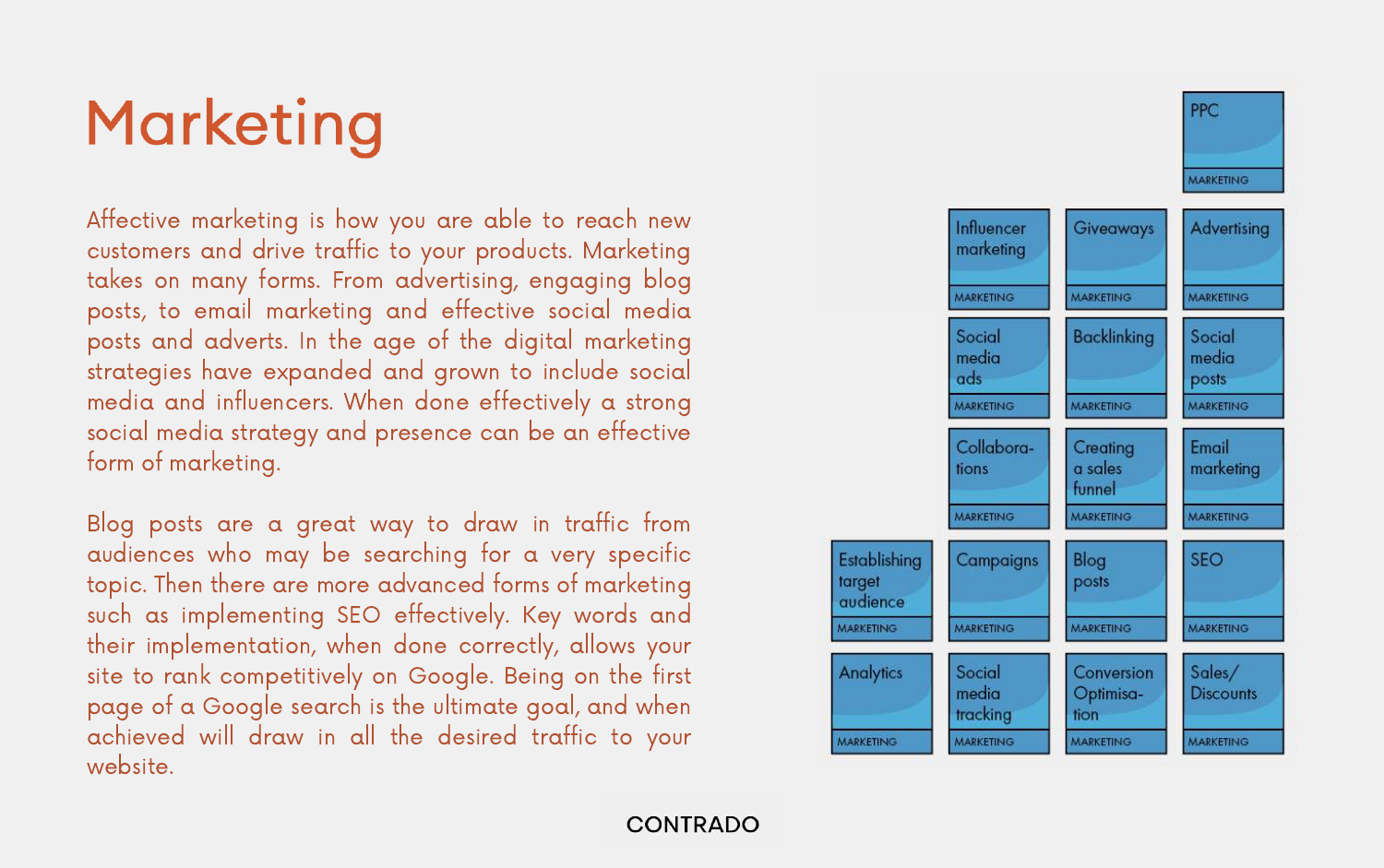### Website chat

**CUSTOMER SERVICE** 

Email

address

**CUSTOMER SERVICE** 

Supplier customer

service

Phone

CUSTOMER SERVICE

number

CUSTOMER SERVICE

Quick replies

CUSTOMER SERVICE

### Customer Service

Exceptional customer service leads to satisfied customers. How you treat your customers should be a main priority. Luckily when it comes to dropshipping most of the customer service is included in the supplier's service. Great customer service encourages consumers to return and builds a solid relationship based on trust and mutual understanding. You should make sure that all contact details are clearly displayed and that the services are being run efficiently. Quick replies are a key factor as it can lead to more orders. You want to create a seamless chain that will aid customers in a timely fashion, so ensure that they know how to contact you when needed.